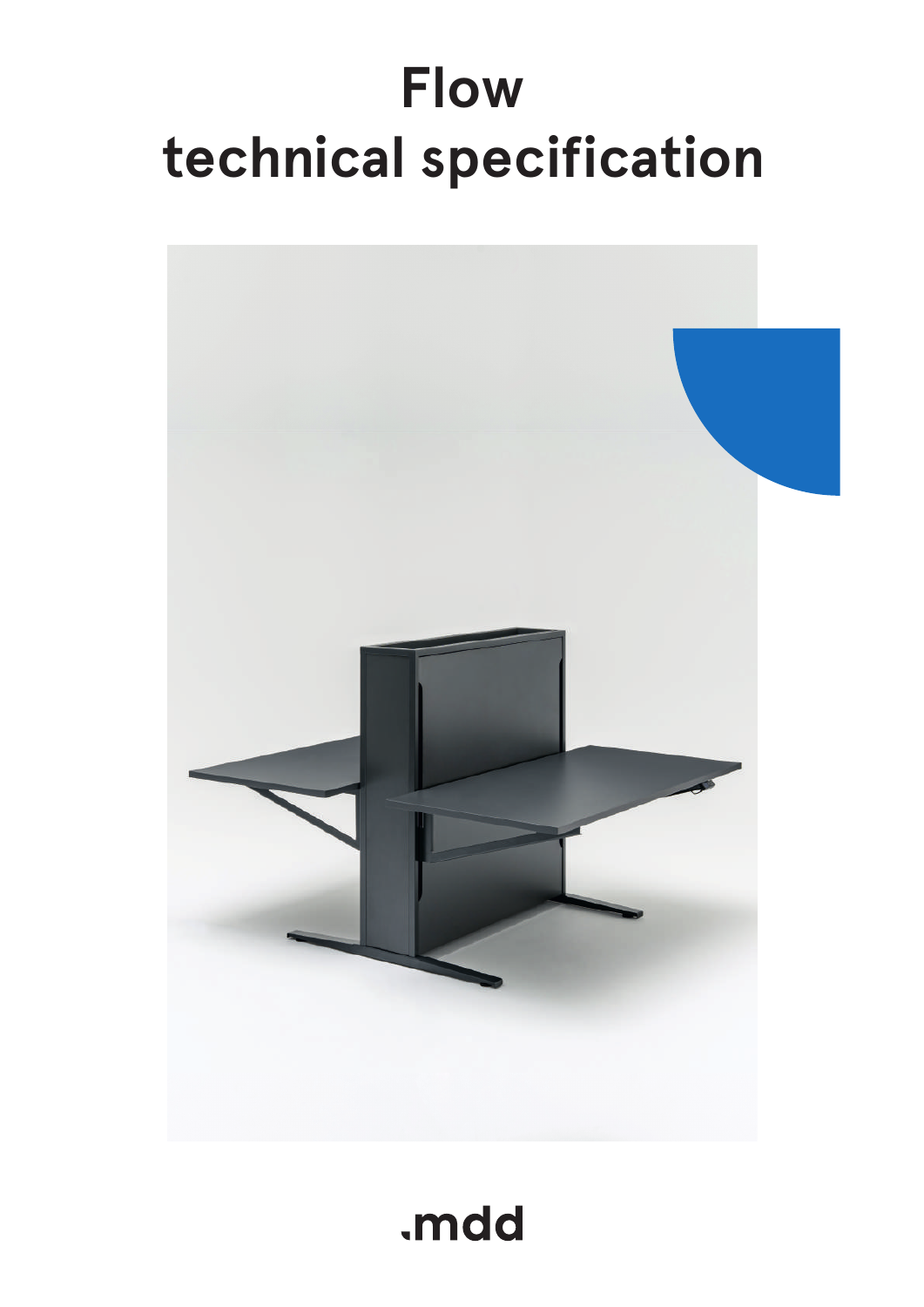#### **MDD has a leading position among manufacturers of office furniture with many awards that prove quality and continuously increase demand for it`s products.**

The realities of today`s market require constant quality improvement at all levels of modern organization. This applies in particular to customer service, marketing, quality of products and also to quality of processes within the company. Partnership relations among employees and with business partners form a base of economic growth and success of the company.

Constant investments in innovative machinery park, optimization of managment systems and an expansion of production halls allow to minimize the lead times for the product of the highest quality.

#### **More than twenty years of experience in office furniture industry come with reference from a long list of companies and institutions to show their appreciation for an efficient and comprehensive service. MDD is higly aware of the environment.**

Being located in the forest region with lake by it1s side, MDD takes the nature seriously and invests constantly in a modern and energy-efficient solutions to preserve the local life. Company puts emphasis on waste segregation and recycling. MDD has been awarded for the exceptional care and involvement in waste disposal. All materials used are environmentally friendly and enjoy a high 95 % rate of being recycled.



#### **General informations:**

#### **Warranty :**

MDD products **– 5 years**. Electrical components and fabric **– 2 years**.

**Certyficate - MFC:**



**Assembly:** product delivered in separate elements

#### **Packing :**

cardboard, bubble wrap, stretch foil

#### **Compliant with standards:**

DIN EN 13849-1:2007, Performance Level B; RoSH 2011/65/UE; LVD; EU Directive 2006/95/EC; EMC according to EU Directive 2004/108/EC; PN-EN 55014-1:2017-06; PN-EN 55014-2:2015-06; PN-EN 60204-1:2010P; PN-EN 61000-1-2:2016-11; PN-EN 61000-6-3:2008/A1:2012; PN-EN 60335-1:2012; PN-EN-ISO-12100\_2012P

#### **Boards density:**

12 mm - 690 - 750 kg/m3 18 mm - 650 - 690 kg/m3 28 mm - 610 - 630 kg/m3 36 mm - 610 - 630 kg/m3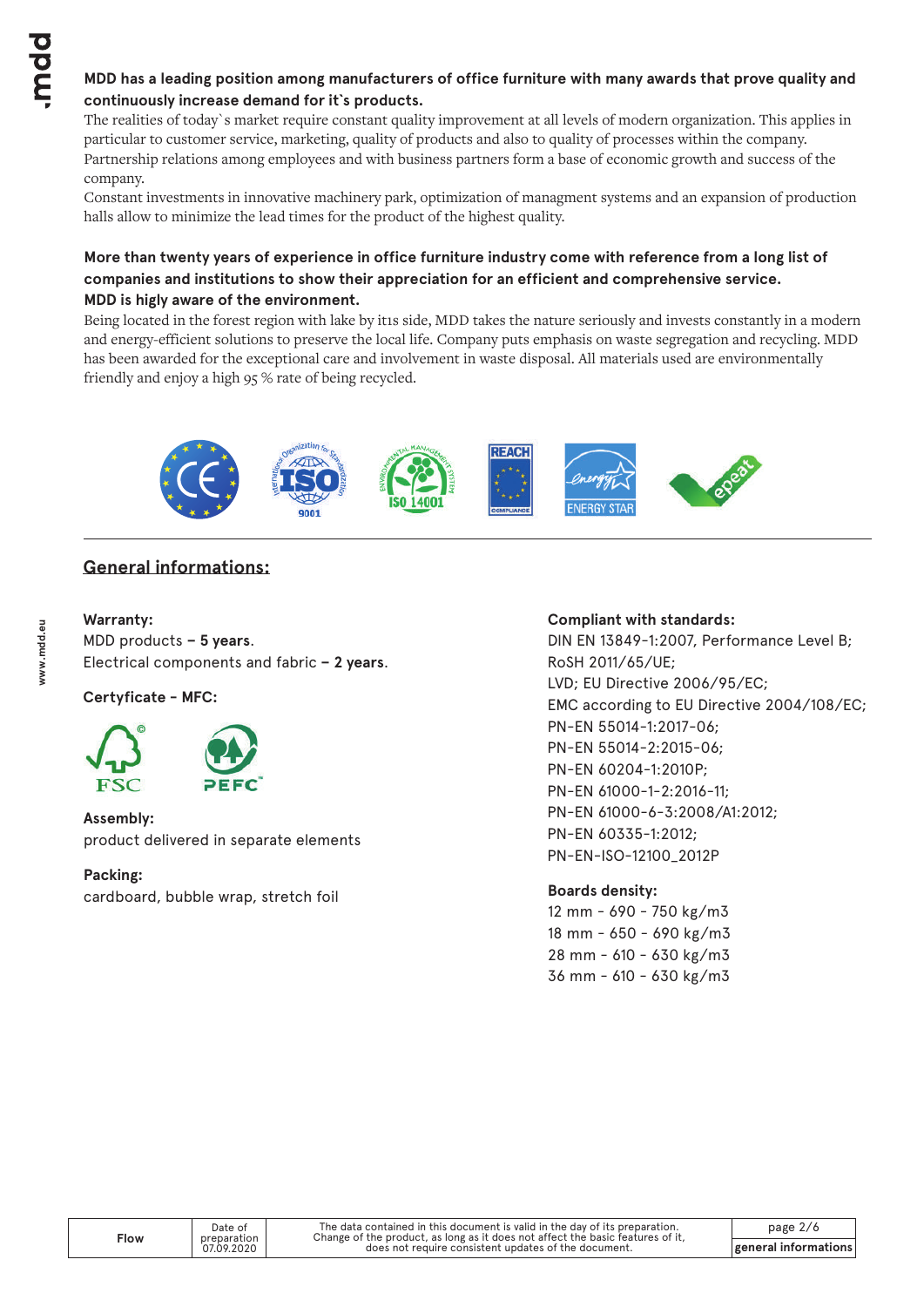

- **1. Worktop** MFC 28 mm, ABS edge, max load 50 kg
- **2. Body:**
- frame powder coated metal
- filling 12mm melamine plate
- fixed body dimensions for all the worktop sizes
- **3. Frame** powder coated metal
- **4. Foot -** powder coated metal
- **5. Leveling** 5 mm range
- **6. Electrical height adjustment** 650 1300 mm range:
	- **A** basic control panel
	- **B** OPTION WITH EXTRA CHARGE up and down keypad with memory  **C -** Bluetooth module - compatible with control panel A and
	- B control via MDD Desk BT application (downloadable from Google Play or App Store). The app has a time interval function that informs the user about the need of changing body position (from sitting to standing or standing to sitting); control panel A + bluetooth module = app with control panel B functionality
- both worktops are operated by one motor, thus only one worktop can be adjusted at a time

**7. Shelf**



**Frame technical specification**

**Flow**

**www.mdd.eu**

- **Height adjustment** 40 mm/sec
- **Drive** 1 motor with drive distribution
- **Noise level** < 48dB
- **Power supply** 230V, 256W
- **EU Directives -** 206/95EC, UI508 1999, UL 1004 R7 06, WE DC
- 2004/108WE
- Stand by mode 0.1W
- **Anti colision mechanism**

| Date of     | The data contained in this document is valid in the day of its preparation.    |
|-------------|--------------------------------------------------------------------------------|
| preparation | Change of the product, as long as it does not affect the basic features of it. |
| 07.09.2020  | does not require consistent updates of the document.                           |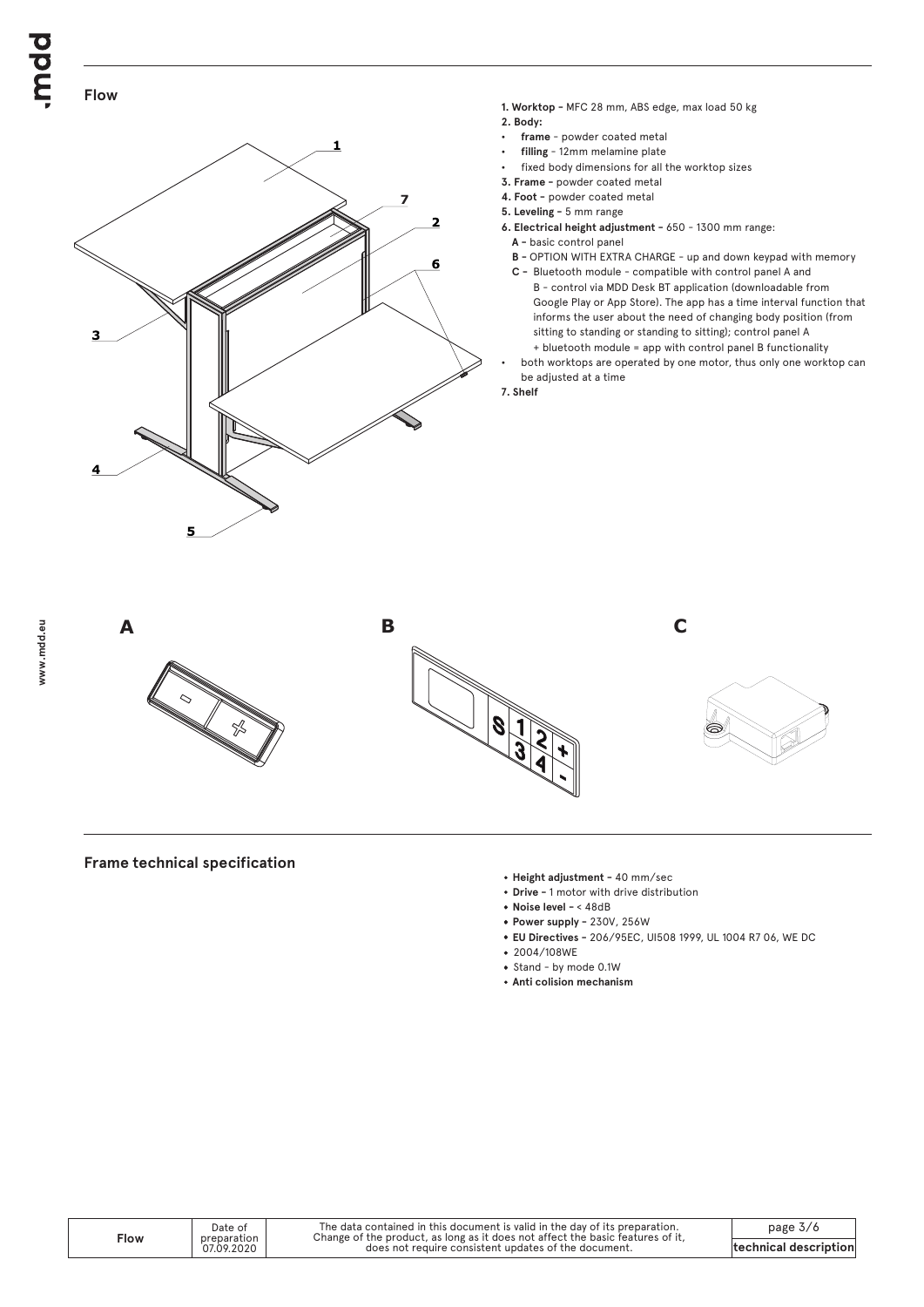

### **Dimensions**



| Flow | Date of<br>preparation<br>07.09.2020 | The data contained in this document is valid in the day of its preparation.<br>Change of the product, as long as it does not affect the basic features of it,<br>does not require consistent updates of the document. | page 4/6        |
|------|--------------------------------------|-----------------------------------------------------------------------------------------------------------------------------------------------------------------------------------------------------------------------|-----------------|
|      |                                      |                                                                                                                                                                                                                       | dimensions (mm) |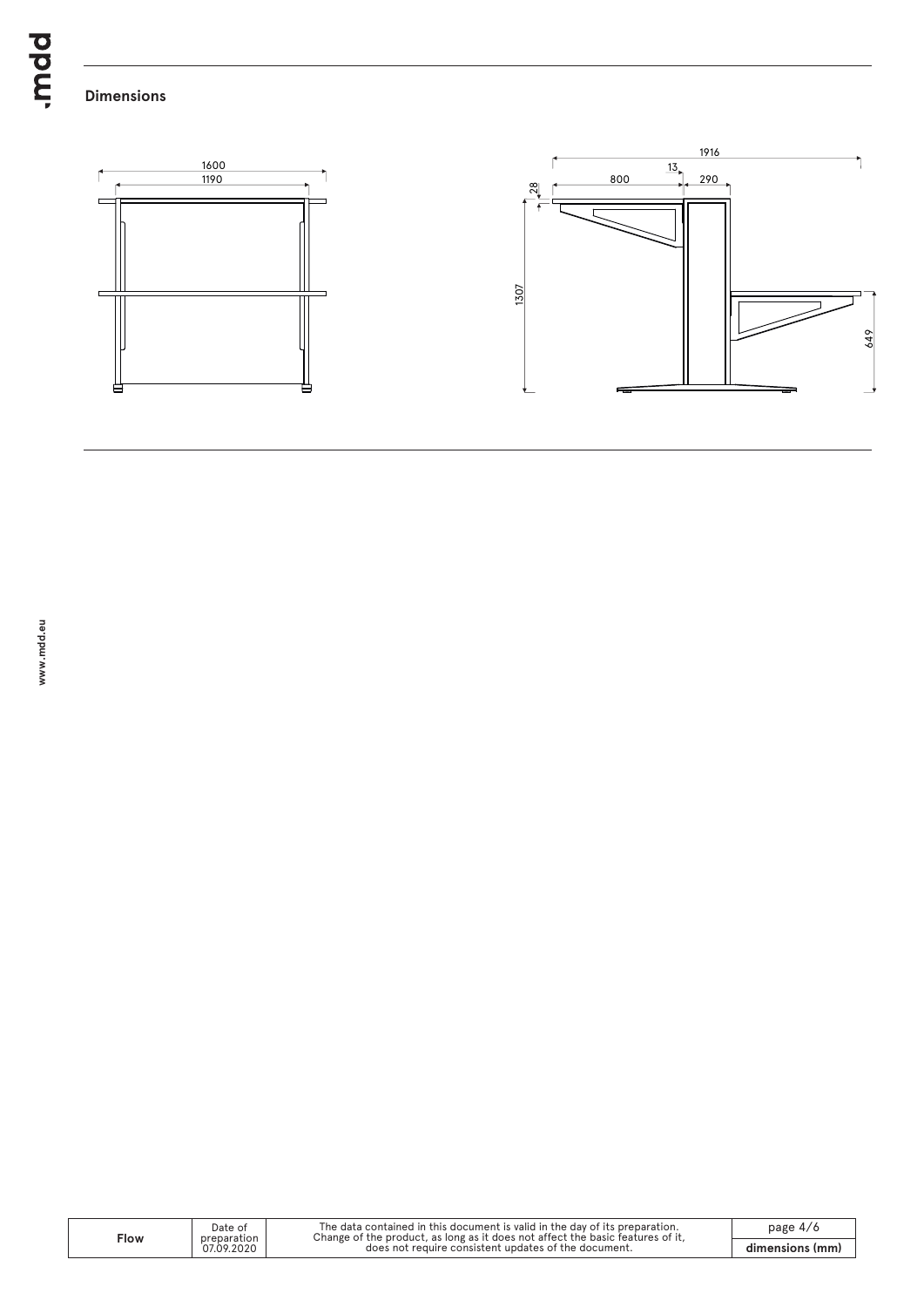#### **Bench desks with electric height adjustment - sit-stand \***



1400 / 1900 / 1300 **FLW14** 104.76 kg



1600 / 1900 / 1300 **FLW16** 114.18 kg



1800 / 1900 / 1300 **FLW18** 116.42 kg

\* dimensions expressed in millimeters: width x depth x height

| Flow | Date of<br>preparation<br>07.09.2020 | The data contained in this document is valid in the day of its preparation.<br>Change of the product, as long as it does not affect the basic features of it.<br>does not require consistent updates of the document. | page 5/6 |
|------|--------------------------------------|-----------------------------------------------------------------------------------------------------------------------------------------------------------------------------------------------------------------------|----------|
|      |                                      |                                                                                                                                                                                                                       | products |